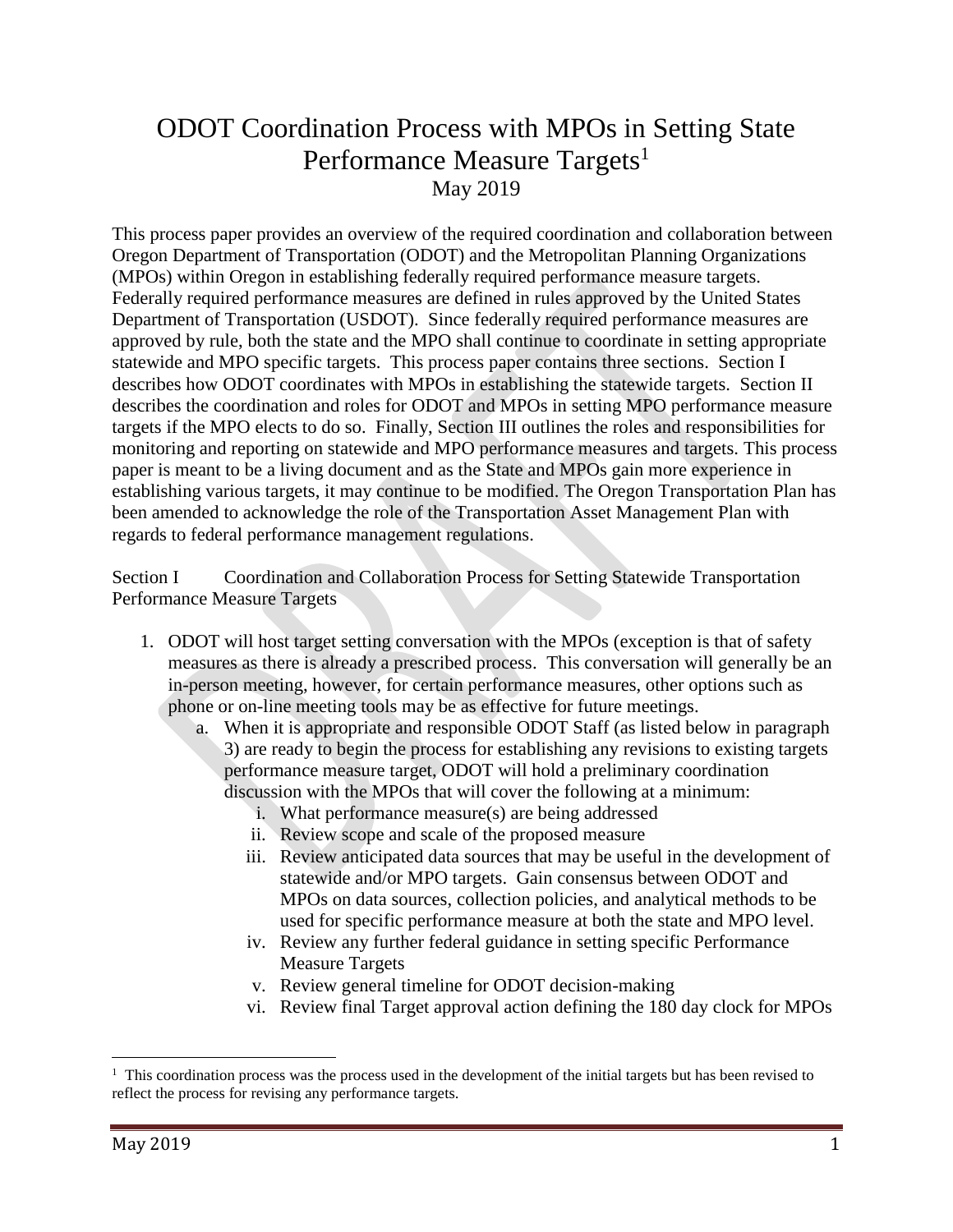- vii. Identifying if and how the performance measures and targets will be published in an official government report or plan.
- b. Any material that is available for this early coordination will be shared with the MPOs electronically one week prior to the meeting if possible.
- 2. Target Estimating Discussion
	- a. After ODOT has developed a revised target, ODOT will invite the MPOs to participate in the Target Estimating Discussion. The safety PMs discussion will be part of the highway safety PMs prescribed process
		- i. ODOT will review historical and more recent data trends, analysis, and methodology for setting the specific performance measure(s).
		- ii. ODOT will review general funding trends and assumptions.
		- iii. ODOT will provide draft revised statewide targets to MPOs.
		- iv. Provide time for discussion, review, questions between MPOs and ODOT including the ODOT and MPO subject matter experts (SMEs).
		- v. Discuss how potential statewide targets may relate to each specific MPO.
		- vi. MPOs will have 45 days to provide any recommendations, suggestions, or concerns with proposed ODOT targets (except Safety PMs)
		- vii. In some situations, state level targets will be incorporated into a report or plan. Additional deadlines and public engagement steps will need to be taken in to account in case of overlap or conflict on the calendaring of decisions.
	- b. ODOT will consider any and all feedback from MPOs regarding the proposed target. Subject matter experts from ODOT will make the target recommendations to the ODOT approval authority (described in step 3 below). Feedback from MPOs and how that feedback was incorporated, if applicable, will be considered in the final target approval process.
- 3. Target Approval
	- a. The Transportation Safety Division (TSD) Administrator shall have the authority to approve all federally required transportation safety performance measure targets for ODOT. For Safety measures, the TSD Administrator shall seek concurrence from the Oregon Transportation Safety Committee for all proposed performance measure targets.
	- b. The Highway Division Administrator shall have the authority to approve all federally required performance measure targets for transportation system asset (such as pavement and bridge).
	- c. The Transportation Development Division Administrator shall have the authority to approve all federally required performance measure targets for system performance items (such as reliability, freight, ibid.).
	- d. If any Division Administrator named above believes that a proposed (future) federally required performance measure should be a joint responsibility for the target setting, they have the authority to jointly share the target setting responsibility as appropriate.
	- e. The appropriate division administrator above will be responsible for development of a staff report or equivalent to document the process to establish the proposed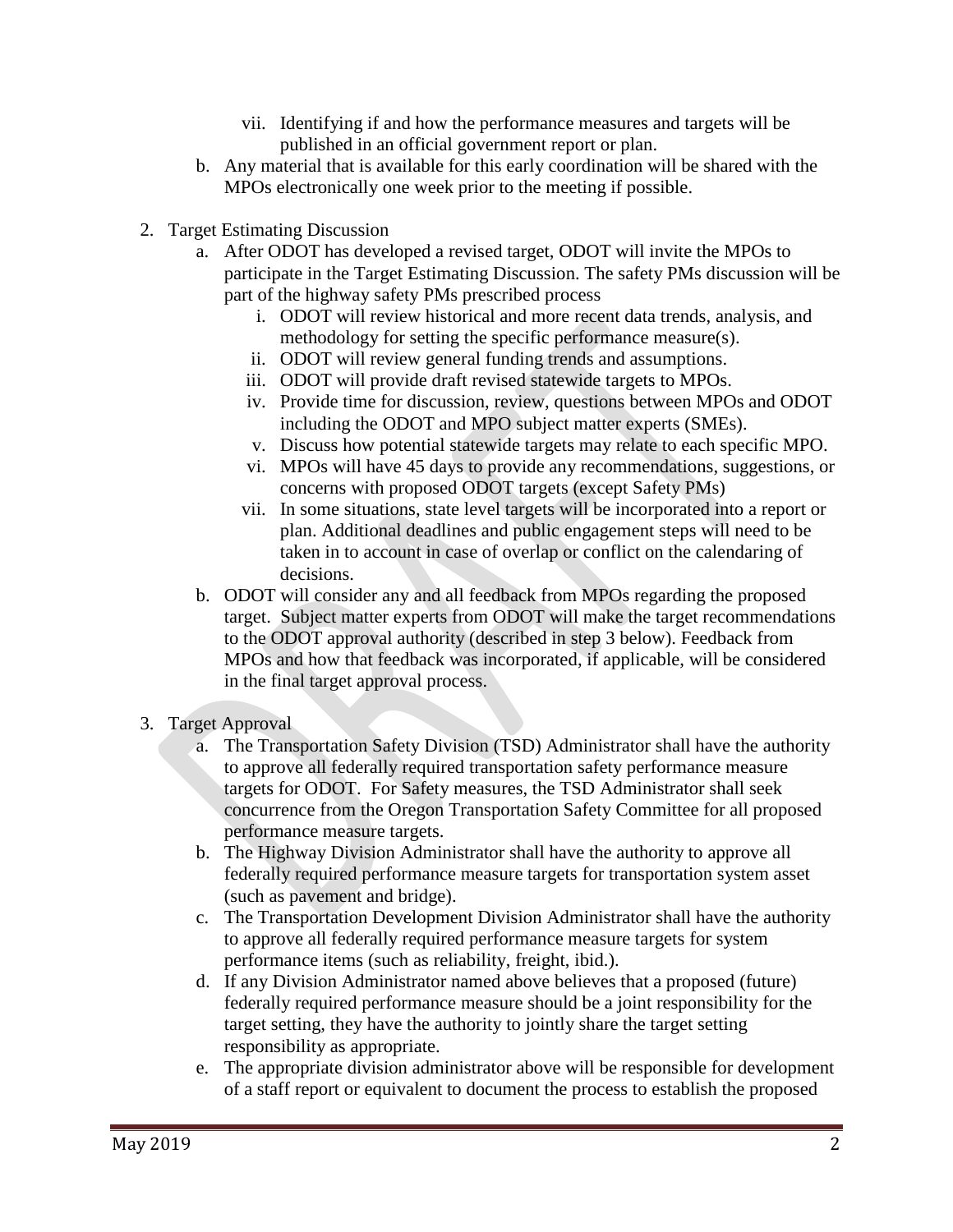target and the final approved target, including feedback received from the MPOs under step 2. The ODOT staff report will include key aspects of the proposed target and any potential impacts the target may have and validation that this coordination process was followed.

- 4. Communication of Performance Measure Target Adoption
	- a. ODOT will notify each MPO (letter or e-mail) that ODOT has formally approved a specific statewide Performance Measure Target including a notice that the MPO has180 days to complete establishment of the MPO Target if applicable.
	- b. ODOT notification will be sent within one week of the formal Performance Measure Target approval by ODOT, or adjustment of a state-wide target.

Section II Coordination and Collaboration Process For Setting MPO Performance Measure Targets

The coordination and collaboration process with each specific MPO<sup>2</sup> may be slightly different as each MPO has different level of staff expertise and knowledge, analysis capabilities, organizational structures, etc. While the steps below do not contain all the specific steps and requirements, the key is the intent around coordination and collaboration between the MPO and ODOT to ensure clear agreement and understanding on data to be used and collection policies, analysis methods and responsibilities, and ensuring compatibility of MPO targets to the statewide target.

- 1. If a MPO chooses to establish a MPO specific target for any federally required performance measure, they will notify the ODOT Performance Measure Coordinator of their intent. The ODOT Performance Measure Coordinator is responsible for coordinating with the appropriate ODOT staff and subject matter experts. In developing a specific MPO performance measure target, the MPO is required by federal rule to coordinate with ODOT to ensure consistency to the maximum extent practical.
- 2. The appropriate ODOT subject matter experts (and data owners) will provide data used by ODOT in establishing the statewide targets to the MPOs. This data will be specific to the MPO and will meet the requirements of the specific federal performance measure and will be based on the agreed to structure, data elements, etc. that match the statewide PM process.
- 3. The appropriate ODOT subject matter experts will provide expertise as requested by MPOs in evaluating the data and performing any required analysis to help the MPO in setting a specific MPO performance measure target. The SME's role shall be limited to these elements.
- 4. ODOT and the MPO will document in writing the agreed upon data and analysis parameters to be used in setting the MPO specific target and future reporting. ODOT will provide the necessary data set for the MPO specific target as long as the data and parameters do not change those used in the statewide processes. If the MPO chooses to use a different data set or the parameters of the data set, the MPO may be responsible for

 $\overline{a}$ 

<sup>&</sup>lt;sup>2</sup> As bi-state MPO's, the Longview/Kelso/Rainer MPO will align with WA and Milton-Freewater will align with Walla Walla Valley MPO (WA).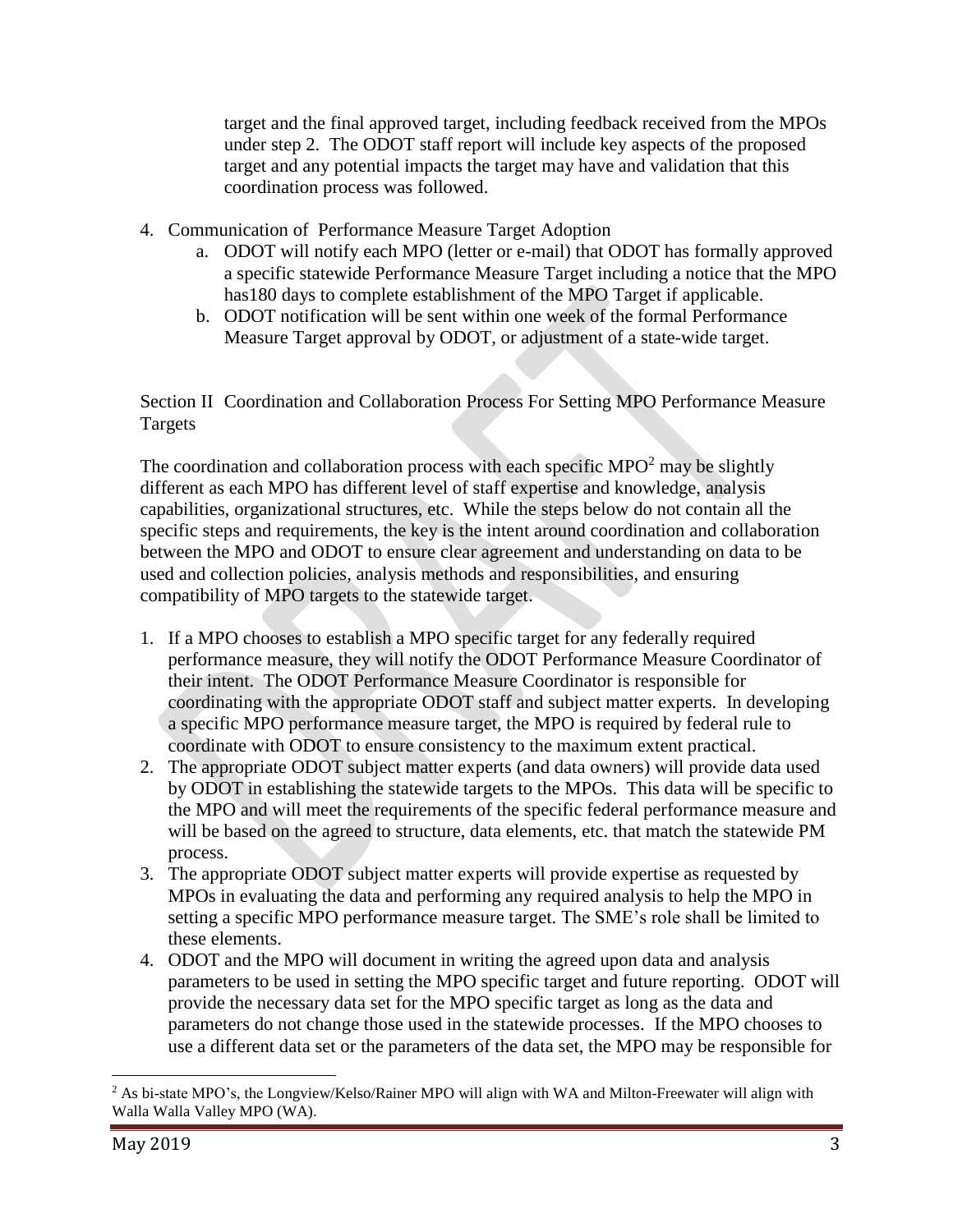all data analysis in establishing the specific target as well as reporting. ODOT staff can only provide forecasts of conditions of the state highway system and cannot necessarily forecast the condition of local assets.

- 5. Prior to the MPO taking any formal action to approve the performance measure target, they will give ODOT the opportunity to review and provide comment on the proposed target value. This written endorsement may be by letter or e-mail and shall copy FHWA.
- 6. After official approval of an MPO specific target, the MPO shall notify the ODOT Performance Measure Coordinator, and the respective ODOT program manager in writing of the approved target. This notification may also be in letter or e-mail form.

Section III Monitoring and Reporting

- 1. ODOT's Performance Measure Coordinator will be responsible for ensuring coordination of the State's submission of all federally required performance measure reports to FHWA, Additionally, MPOs must report their performance to ODOT as required by Federal Rules listed below.
- 2. Subject to FHWA defining the specific reporting process, ODOT program SMEs (described in Section I) are responsible for providing the required reporting information to the ODOT Performance Measure Coordinator for the statewide performance measures and targets.
- 3. Where ODOT has agreed with the MPO (in Section II) to calculate the current performance measure results from the statewide and federal data systems, the ODOT Performance Measure Owners /SMEs will complete the appropriate analysis and provide the results to the MPO and the ODOT Performance Measure Coordinator for compliance with federal reporting requirements.
- 4. The MPO will be responsible for documenting any other federally required Performance Measure reporting information including relationship to the MPO Performance Based Planning and Programming process.
- 5. ODOT will be responsible for ensuring all federally required performance measure reporting elements are completed for the statewide report, including any relationship to the State Performance Based Planning and Programming process.
- 6. Based upon the reporting information, any adjustment to a federal performance measure target at either the State or MPO level will follow the appropriate section of this process paper.

NOTE: "MPO reporting requirements are (§490.107(c):

- 1. The MPO shall report their established targets to their respective State DOT in a manner that is documented and mutually agreed upon by both parties.
- 2. The MPO shall report base line condition/performance and progress toward the achievement of their targets in the system performance report in the metropolitan transportation plan in accordance with Part 450 of this chapter.
- 3. Had an MPO declared not to support the state's targets in a performance area they shall report performance to ODOT IAW §490.107(c)
- 4. The MPO's shall re-declare if the State (ODOT) adjusts the target either at the mid report period or every four years when the State is required to reset their target. If